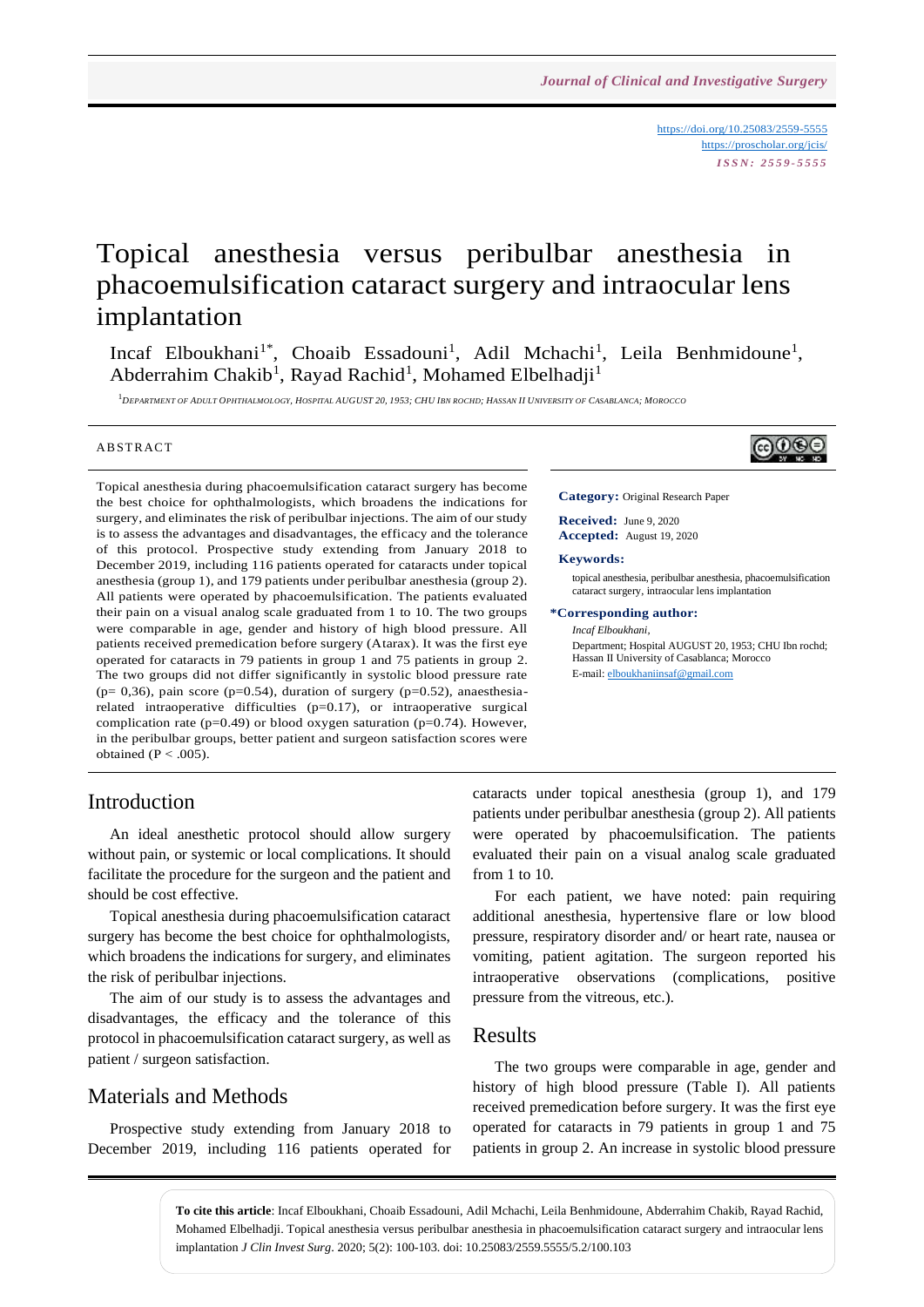greater than 170mmHg was observed in 23 patients (15.7%) in the topical anesthesia group, and in 24 patients  $(20\%)$  in the peribulbar anesthesia group (p= 0,36).

| <b>Table I.</b> Characteristics of the population studied |             |              |  |  |  |
|-----------------------------------------------------------|-------------|--------------|--|--|--|
|                                                           | Group 1     | Group 2      |  |  |  |
| Middle age                                                | 67          | 63           |  |  |  |
| Gender $F/M$ ratio                                        | 1,34        | 1,59         |  |  |  |
| Medical history                                           |             |              |  |  |  |
| HTA                                                       | 74%         | 65,3%        |  |  |  |
| Diabetes                                                  | 30%         | 38%          |  |  |  |
| 1st cataract operated eye                                 | 79 patients | 75 patients  |  |  |  |
| 2nd eye                                                   | 37 patients | 104 patients |  |  |  |

During the anesthesia, none of the patients in group 1 complained of pain, 91% had pain during needle insertion in group 2, intraoperative pain was evaluated on average at  $1/10$  for group 2 and  $2/10$  on a VAS for group 1 (p=0.54) (Table II).

| <b>Table II.</b> Analysis of feelings according to the group |                                    |                                  |  |  |  |
|--------------------------------------------------------------|------------------------------------|----------------------------------|--|--|--|
|                                                              | Group 1                            | Group 2                          |  |  |  |
| Average gesture<br>duration (min)                            | $20 \text{ min}$<br>$[11 - 40min]$ | $15 \text{ min}$<br>$[10-45min]$ |  |  |  |
| Intraoperative pain<br><b>EVA</b>                            | 2/10                               | 1/10                             |  |  |  |
| Patient satisfaction<br><b>EVA</b>                           | 8,86/10                            | 8,1/10                           |  |  |  |
| Surgeon satisfaction<br><b>EVA</b>                           | 8,49/10                            | 8,81/10                          |  |  |  |
| EVA: Analog visual scale                                     |                                    |                                  |  |  |  |

The stage most often involved in the genesis of pain was when the conjunctiva was pinched to stabilize the globe to make the service door. In 7 case it was managed by the anesthesiologist, in 8 cases by the surgeon. The immediate postoperative pain on leaving the operating room was on average 2/10. The mean pain at the end of the service or at the withdrawal of the infusion was 1/10, 4 patients in group 1 received an additional anesthesia. Positive vitreous pressure was observed in 2 eyes in the topical anesthesia group and in 3 eyes in the peribulbar anesthesia group. Only one of these patients developed a rise in blood pressure at the same time. 3 capsular ruptures occurred in the topical anesthesia group 1 and 4 in group 2 (Table III). The average duration of the operative gesture was approximately 20 minutes, for an interval of 10 to 60 minutes ( $p=0.52$ ). 106 patients in group 1 said they wanted to be operated on the second eye under the same anesthetic conditions (92.1%). The surgeon's satisfaction was 8.9 / 10. In the 24 hours following surgery, in group 1, 95.1% of the patients experienced no pain. In group 2, 12% had mild discomfort ( $P < .005$ ).

|                | Table III. Intercurrent events |    |                                   |                          |                  |  |  |  |
|----------------|--------------------------------|----|-----------------------------------|--------------------------|------------------|--|--|--|
| Group          |                                | n  | Management by<br>anesthesiologist | Management<br>by surgeon | No<br>processing |  |  |  |
| 1              | Pain                           | 15 | 3                                 | 12                       |                  |  |  |  |
|                | <b>HTA</b>                     | 23 | 23                                |                          |                  |  |  |  |
|                | Agitation                      | 3  | 1                                 |                          | 2                |  |  |  |
|                | Nausea                         | 1  |                                   |                          | 1                |  |  |  |
|                | Capsular<br>ruptures           | 3  |                                   |                          |                  |  |  |  |
|                |                                |    |                                   |                          |                  |  |  |  |
| $\overline{2}$ | Pain                           | 12 | 7                                 | 5                        |                  |  |  |  |
|                | <b>HTA</b>                     | 39 | 39                                |                          |                  |  |  |  |
|                | Agitation                      | 1  |                                   |                          | 1                |  |  |  |
|                | Nausea                         | 2  |                                   |                          | $\overline{c}$   |  |  |  |
|                | Capsular<br>ruptures           | 4  |                                   |                          |                  |  |  |  |

# **Table III.** Intercurrent events

## **Discussions**

The two groups did not differ significantly in systolic blood pressure rate ( $p= 0,36$ ), pain score ( $p=0.54$ ), duration of surgery (p=0.52), anaesthesia-related intraoperative difficulties (p=0.17), or intraoperative surgical complication rate (p=0.49) or blood oxygen saturation (p=0.74). However, in the peribulbar groups, better patient and surgeon satisfaction scores were obtained ( $P < .005$ ).

Topical anesthesia is local anesthesia limited to an analgesic effect. The product is either 0.5% or 1% tetracaine or 0.40% oxybupracaine. The frequency of instillations determines the extent of cell damage. However, proparacaine is the best tolerated solution. This protocol allows the eviction of all complications related to peribulbar anesthesia and seems to provide sufficient anesthetic efficiency, and excellent tolerance [1, 2].

Topical anesthetics blocking the formation and conduction of a nerve impulse from the superficial cornea and the conjunctiva and therefore prevent the central nervous system from receiving a painful stimulus. They act on the cell membrane of neurons blocking the transient sodium permeability that occurs during conduction, axonal depolarization being dependent on sodium transport to the intracellular medium by voltage-sensitive channels [3].

A study carried out to evaluate corneal anesthesia after a single instillation of OXYBUPROCAIN HYDROCHLORIDE 0.4% in healthy cats has shown that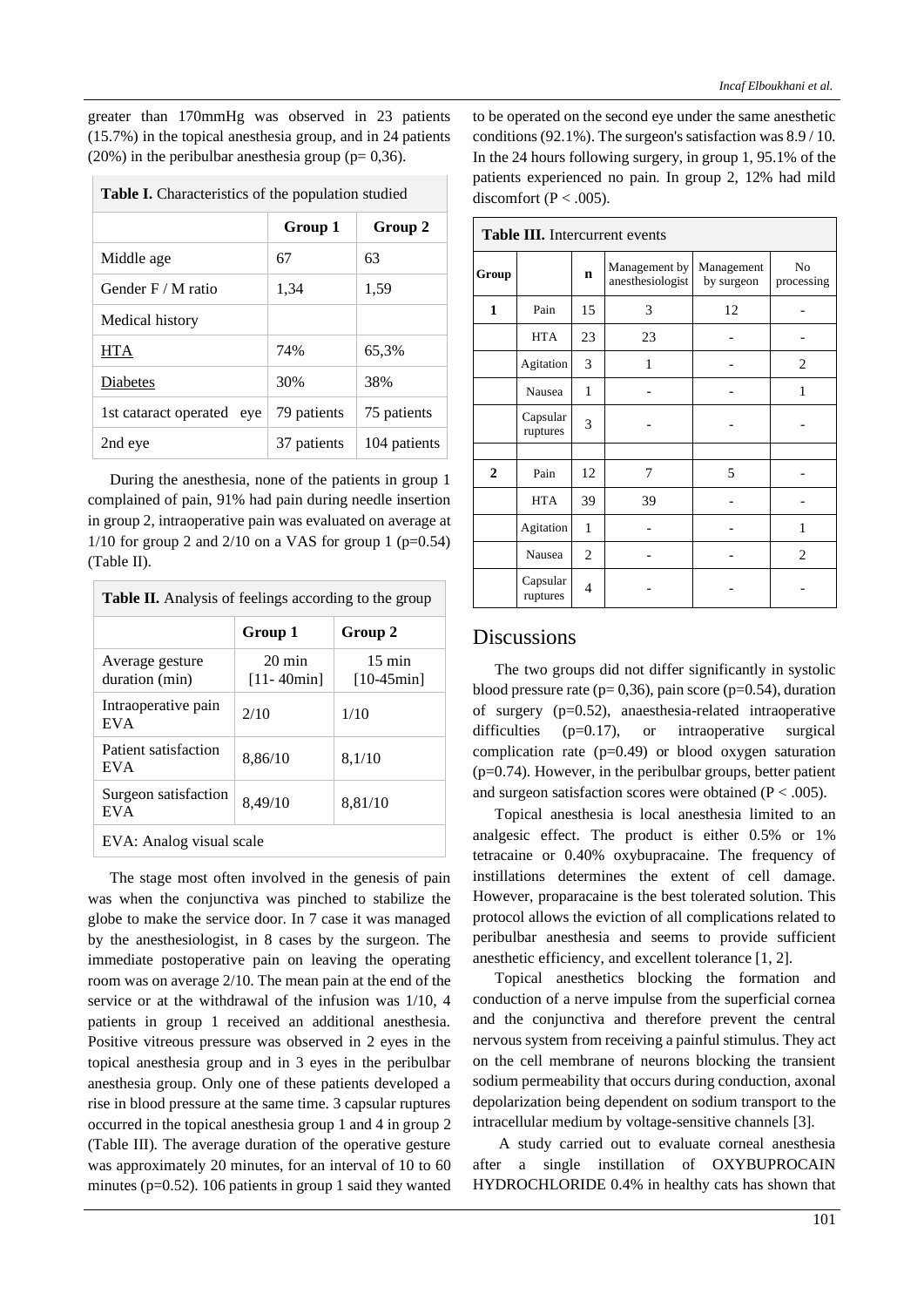long corneal anesthesia was observed 1 minute after the instillation of the eye drops, right eye in all cats. The duration of the maximum corneal anesthesia varied according to the cats from 5 to 30 minutes. It averaged  $21.39 \pm 1.71$  minutes for all eyes treated [4].

Pain during peribulbar anesthesia was higher compared to topical anesthetic and was the main reason for the patients' negative reactions.

Numerous studies have evaluated the frequency of intercurrent events during topical subanesthesia cataract surgery, intraoperative pain after topical anesthesia is one of the most frequently reported intercurrent events. In our study the data are comparable, with fairly frequent mild pain, but cases requiring the administration of an intravenous analgesic remained rare, as well as the use of additional anesthesia, performed each time by the surgeon [5-7].

Several authors have compared the two topical and peribulbar techniques in cataract surgery and have reported no significant difference in terms of pain, surgical complications and postoperative visual consequences between these two groups, which was consistent with the results of this study. Only when the topical operation lasted more than almost 30 minutes, this resulted in reduced satisfaction, increased pain and hemodynamic changes [8,9].

In short uncomplicated cataract surgeries, topical anesthesia may still be the preferred method, due to its noninvasive nature, appropriate analgesia, patient satisfaction and stability.

## What is already know on this topic

- $\checkmark$  An ideal anesthetic protocol should allow surgery without pain, or systemic or local complications.
- ✓ Topical anesthesia during phacoemulsification cataract surgery is local anesthesia limited to an analgesic effect.
- $\checkmark$  Several risks exist in the protocol of peribulbar anesthesia.

#### What this study adds

- $\checkmark$  There is no significant difference in terms of pain, surgical complications and postoperative visual consequences between the two protocols of topical and peribulbar anesthesia during phacoemulsification cataract surgery
- The use of simple isolated topical anesthesia for outpatient cataract surgery is legitimate and lawful.

## **Conclusions**

The use of simple isolated topical anesthesia for outpatient cataract surgery is legitimate and lawful.

Improvements could be envisaged in particular by developing protocols for the management of intercurrent events during surgery and by further strengthening patient information.

#### Conflict of interest disclosure

There are no known conflicts of interest in the publication of this article. All authors participated to this study. The manuscript was read and approved by all authors.

#### Compliance with ethical standards

Any aspect of the work covered in this manuscript has been conducted with the ethical approval of all relevant bodies and that such approvals are acknowledged within the manuscript.

## References

- 1. Gombos K, Jakubovits E, Kolos A, Salacz G, Németh J. Cataract surgery anaesthesia: is topical anaesthesia really better than retrobulbar?. *Acta Ophthalmol Scand*. 2007; 85(3): 309-316. doi:10.1111/j.1600- 0420.2007.00924.x
- 2. Fung D, Cohen MM, Stewart S, Davies A. What determines patient satisfaction with cataract care under topical local anesthesia and monitored sedation in a community hospital setting?. *Anesth Analg*. 2005; 100(6):1644-1650.

doi:10.1213/01.ANE.0000154206.81132.B9

- 3. Parkar T, Gogate P, Deshpande M, Adenwala A, Maske A, Verappa K. Comparison of subtenon anaesthesia with peribulbar anaesthesia for manual small incision cataract surgery. *Indian J Ophthalmol*. 2005;53(4):255- 259. doi:10.4103/0301-4738.18907
- 4. Dreno C, Gicquel T, Harry M, et al. Formulation and stability study of a pediatric 2% phenylephrine hydrochloride eye drop solution. *Ann Pharm Fr*. 2015;73(1):31-36. doi:10.1016/j.pharma.2014.06.006
- 5. Dole K, Kulkarni S, Shisode KD, et al. Comparison of clinical outcomes, patient, and surgeon satisfaction following topical versus peribulbar anesthesia for phacoemulsification and intraocular lens implantation: a randomized, controlled trial. *Indian J Ophthalmol*. 2014;62(9):927-930. doi:10.4103/0301-4738.143929
- 6. Boezaart A, Berry R, Nell M. Topical anesthesia versus retrobulbar block for cataract surgery: the patients' perspective. *J Clin Anesth*. 2000;12(1):58-60. doi: 10.1016/s0952-8180(00)00117-3
- 7. Zhao LQ, Zhu H, Zhao PQ, Wu QR, Hu YQ. Topical anesthesia versus regional anesthesia for cataract surgery: a meta-analysis of randomized controlled